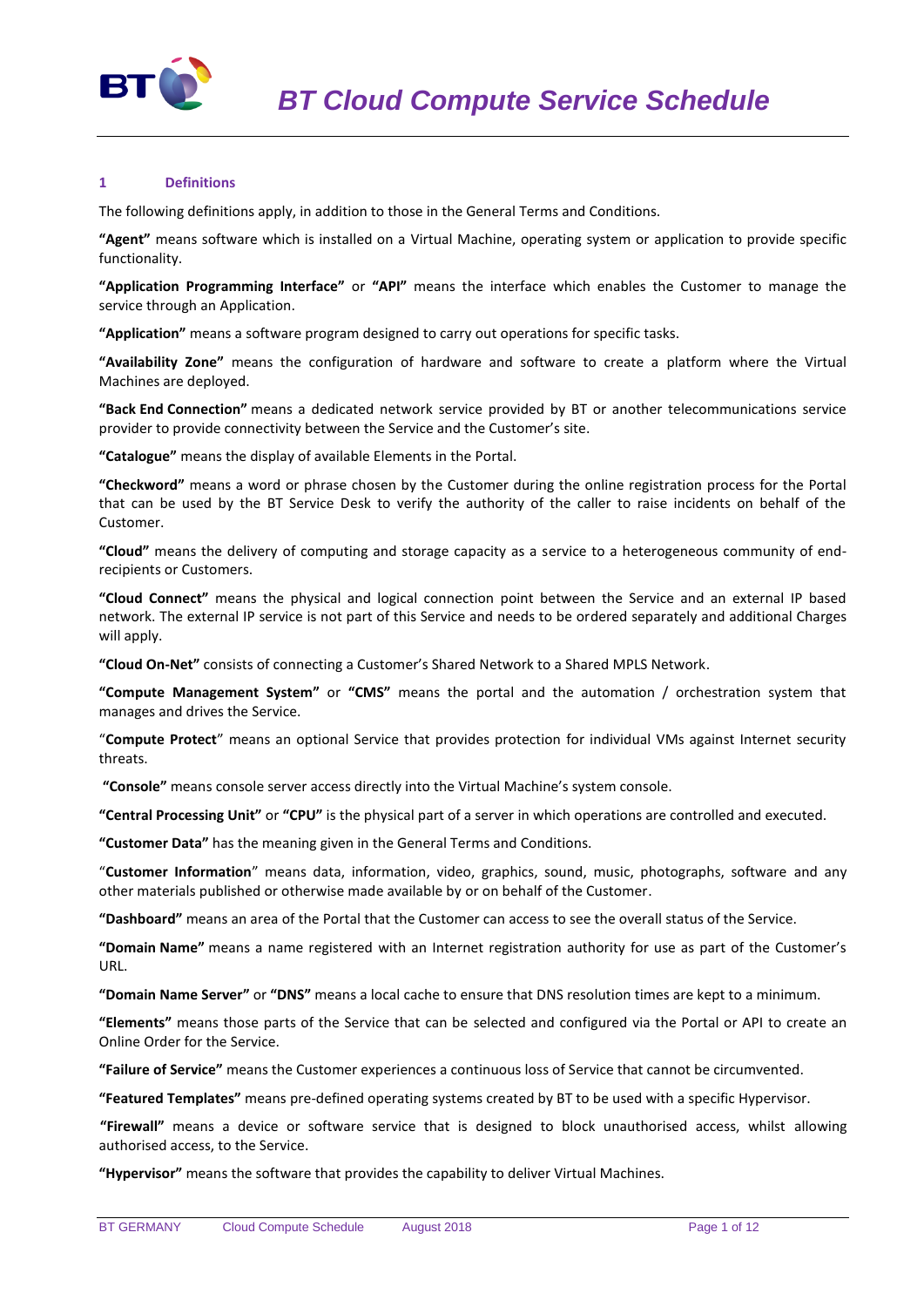

**"Incident"** means an incident which is not part of the standard operation of a Service and which causes, or may cause, an interruption to, or a reduction in the quality of that Service.

**"Incident Repair Service"** means the fault service set out in this Service Schedule.

**"Internet Protocol"** or **"IP"** means a protocol that was designed to interconnect networks and is part of a suite of protocols known as TCP/IP, where "TCP" means transmission control protocol, a reliable connection-based protocol.

**"Isolated Network"** means a virtual network that can be attached to a cloud server. It keeps a cloud server separate from other networks or the internet, or both.

**"ISO"** is the abbreviation for "International Organization for Standardization".

**"Load Balancing"** means the load balancing of incoming Internet requests between all Virtual Machine in a group, on a least connection, round robin or source IP basis.

**"Multi-Protocol Labelling Switching"** or **"MPLS"** means a virtual private network service which can be purchased from BT.

"**Month**" means a calendar month.

**"My Templates"** means a Template that has been created for a single User account.

**"Network Time Protocol"** or **"NTP"** means a feature that enables the Customer to synchronise its servers with the central network Internet time.

**"Online Order**" means a Customer request for the Service. The Online Order is only available online via the Portal or API, in accordance with the process outlined in Clause 3.

**"Operating System"** means a set of software that manages computer hardware resources and provides common services for computer programs.

**"Planned Maintenance"** means any work that is planned in advance to be carried out by BT or on its behalf that causes the Service to be suspended.

**"Portal"** means the Compute Management System and the graphical user interfaces of the individual services made available via the Compute Management System.

**"RAM"** is the abbreviation for "random access memory" and means the virtualised memory available to a Virtual Machine.

**"Service"** has the meaning given in Clause 2.1 as further described in this Service Schedule.

**"Service Desk"** means the facility provided by BT to handle enquiries and administration for the Service.

"**Service Level**" means the level of Service which is applicable to the Service, as set out in Clause 24.

**"Service Operational Data**" means all personal data provided by the Customer to BT which is operationally required for BT in order to contact the Customer for the provision of the Services and/or Products such as email addresses, contact names, site addresses, telephone and fax numbers.

**"Shared MPLS Network"** means a service where bandwidth is shared amongst customers so it depends on the traffic at any given time as to how much bandwidth a particular customer will get.

**"Snap Shot (Backup)"** means a copy of Customer Data in the Storage environments at a point in time.

**"Storage"** means storage for recording and storing information and data.

**"System Administrator"** means a person named by the Customer to be the Customer's point of contact with BT for matters relating to the management of the Service.

**"Template"** means a reusable configuration for Virtual Machines.

**"Utility Rate Card"** means information available via the Portal that shows the Charges for the Elements of the service on an hourly basis.

**"Uniform Resource Locator"** or **"URL"** means a locator, which is the full address for the Customer's website.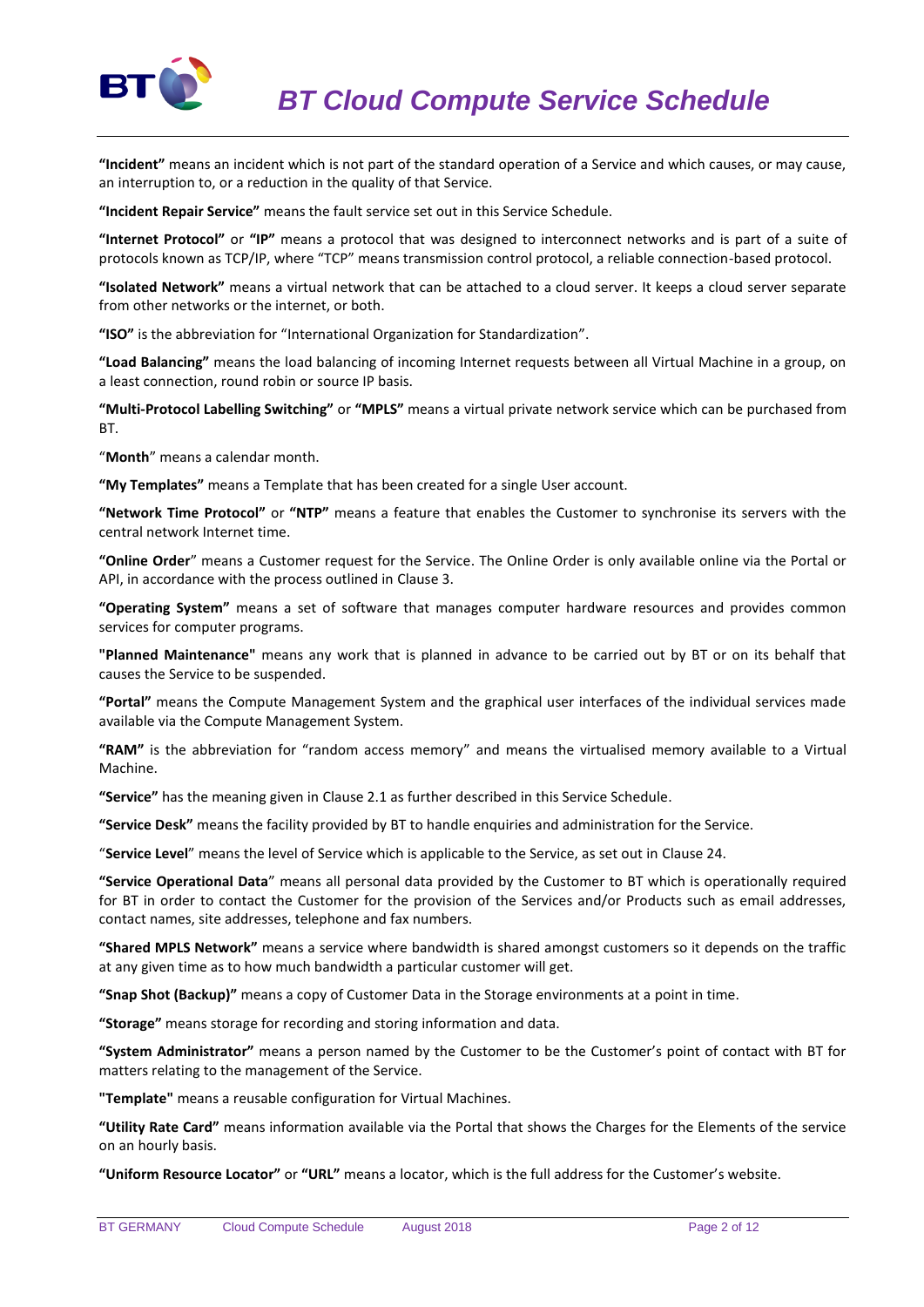

**"User ID"** means the identification number provided to the Customer by BT for the purposes of security in the provision of the Service.

**"Virtual Machine"** or **"VM"** means a self-contained operating system that functions as a separate server.

**"VM Snapshot"** has the meaning given in Clause 4.15.

#### **2 Service Summary**

BT Cloud Compute is a Cloud based service providing the Customer with a self-service capability to browse, select, provision, and manage virtual infrastructure including a Virtual Machine, network, Storage and security.

### **3 Service Components**

- 3.1 The Service comprises access to a Portal (including a catalogue to select the Elements of the virtualised infrastructure) and Availability Zones in which to deploy the Virtual Machine.
- 3.2 The Availability Zone is the platform where the Customer's Online Order is deployed. Once the Customer selects the Elements they will be automatically provisioned within the Customer's chosen Availability Zone.
- 3.3 Elements within the Catalogue show the options available to the Customer when completing the Online Order. As the Service evolves and the number of Availability Zones increases, the number, type and detailed specifications of the Elements will vary and may be updated by BT.
- 3.4 The Customer may subsequently add to and/or remove any Elements it has ordered via the Portal, using the Online Order.
- 3.5 The Portal will show the up-to-date list of available Elements and Availability Zones. The Portal will show the prevailing Charges for Elements.

#### **4 Service Elements**

The following Elements may be available within an Availability Zone. In some cases multiple Elements may be available within the same Availability Zone:

#### **4.1 Firewall per Isolated Network**

The Customer may add, delete and/or change:

- (a) access control lists,
- (b) port forwarding rules and
- (c) virtual private networks access (VPN)

#### **4.2 Network**

- 4.2.1 The standard network service used by BT to deliver data to and from the Service is the Internet.
- 4.2.2 The Customer may order additional BT (or other licensed operators) networks but these need to be ordered separately from the Service and are subject to separate conditions and Charges. Additionally, a Cloud Connect or Cloud On-Net service as set out in Clause 5 will be required and should be ordered through the Portal.

# **4.3 Internet**

- 4.3.1 All Internet service usage (data in and out) is charged at the Utility Rate Card which is displayed in the Portal. Internet service usage Charges are charged for data usage in and out of the Service. Data transfer speeds may vary.
- 4.3.2 The Customer acknowledges that: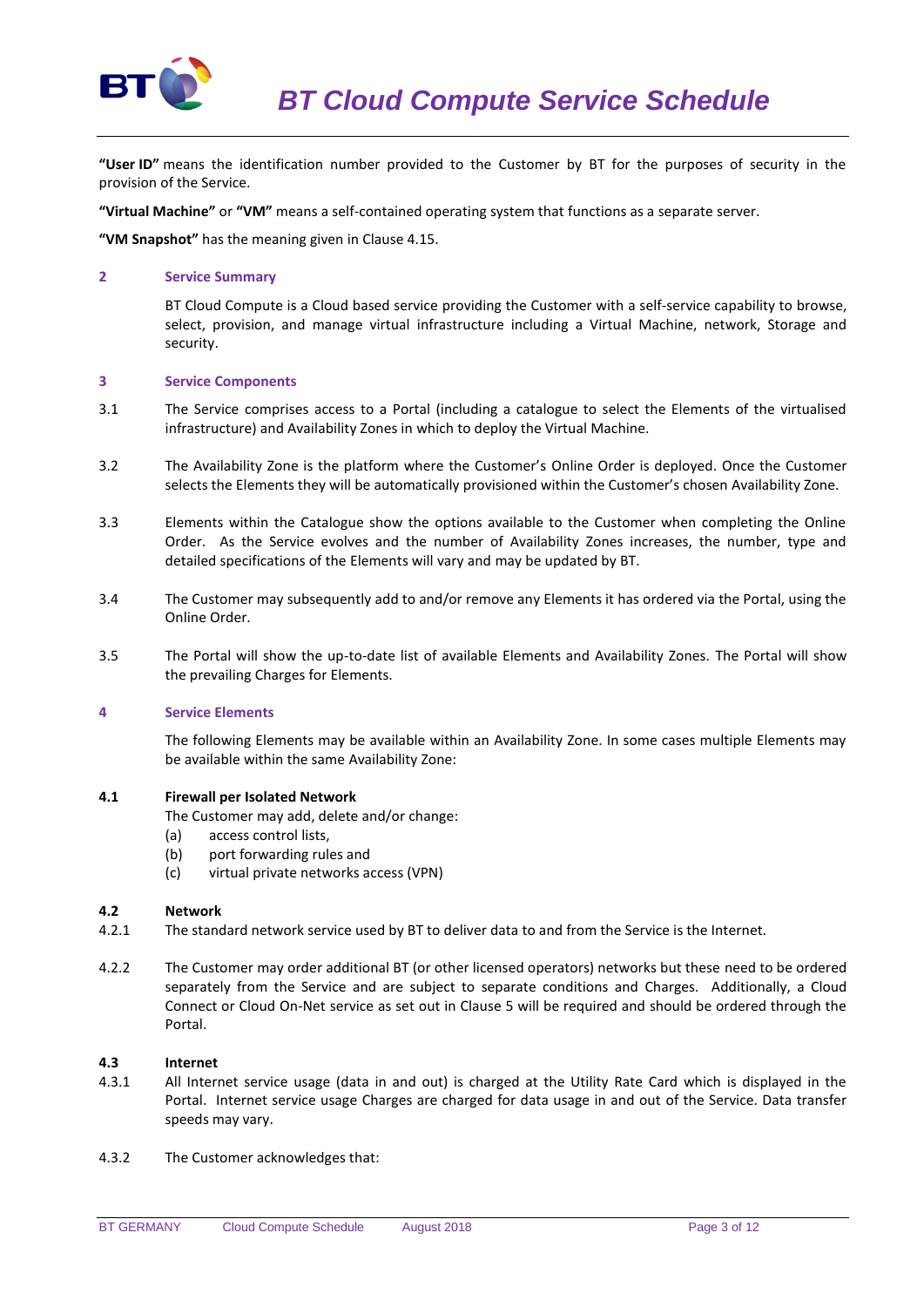

- (a) the Internet is independent of the Service and BT has no responsibility for provision of the Internet; and
- (b) use of the Internet is solely at the Customer's risk and subject to all applicable laws. BT has no responsibility for any information, software, services or other materials obtained, downloaded, shared and transmitted by the Customer using the Internet.

# **4.4 Load Balancing**

- 4.4.1 The Service supports creation of a load balanced groups of Virtual Machines with the choice of the following load balance options:
	- (a) Round Robin
	- (b) Least Connection
	- (c) Source IP
- 4.4.2 Load balancing is performed at the public IP Address level and therefore all Virtual Machines will share the same IP address. Additional Virtual Machines outside of the load balancing group are subject to additional public IP Addresses (which must be ordered separately) and any additional applicable Charges.

### **4.5 IP Addresses**

- 4.5.1 A single public IP address is deployed per Online Order for those Elements that require public IP addressing. Following deployment the Customer may request additional IP Addresses which will be subject to a separate Online Order and additional Charges.
- 4.5.2 IP addresses allocated to the Customer are only for use in connection with the Service. All title and rights in those IP addresses, including the right to recover or change such IP addresses, belong to BT or its applicable suppliers and BT cannot transfer any title or rights in any IP address to the Customer. The Customer cannot sell or agree to transfer them to anyone else. On the termination of the Agreement or the Service, for any reason, the Customer must immediately cease using the IP addresses.

# **4.6 Virtual Machine**

- 4.6.1 The Service enables the Customer to self-provision their virtual infrastructure through the use of the Portal or an API. Using the Portal, the Customer selects the Elements it requires in order to provision the Virtual Machine. The Catalogue specifies the Elements that are available to create the Virtual Machine. The following standard Elements are available in order to create a Virtual Machine:
	- (a) Operating System via a Template or ISO;
	- (b) Compute components vCPUs, vRAM, C drive / root storage etc. ;
	- (c) Additional storage;
	- (d) Affinity rules;
	- (e) Network.
- 4.6.2 Other Elements are available after the Virtual Machine has been created.

### **4.7 Hypervisor**

The Service can support a number of different Hypervisors. The Hypervisor which is used will depend on the Availability Zone selected by the Customer. The Hypervisor provides the capability to deliver a Virtual Machine.

# **4.8 Operating System**

In order to build the Service the Customer must first select the Operating System for the Virtual Machine being created. The Operating Systems are presented to the Customer as templates. The choices available are dependent upon the Catalogue and are defined as "Featured Templates", "My Templates", and "ISOs" (ISO Images). With the exception of Microsoft Operating Systems, the Customer is required (where appropriate) to provide a valid license key, obtained from the software vendor or software vendors representative. Featured Templates represent pre-defined Operating Systems created by BT and vary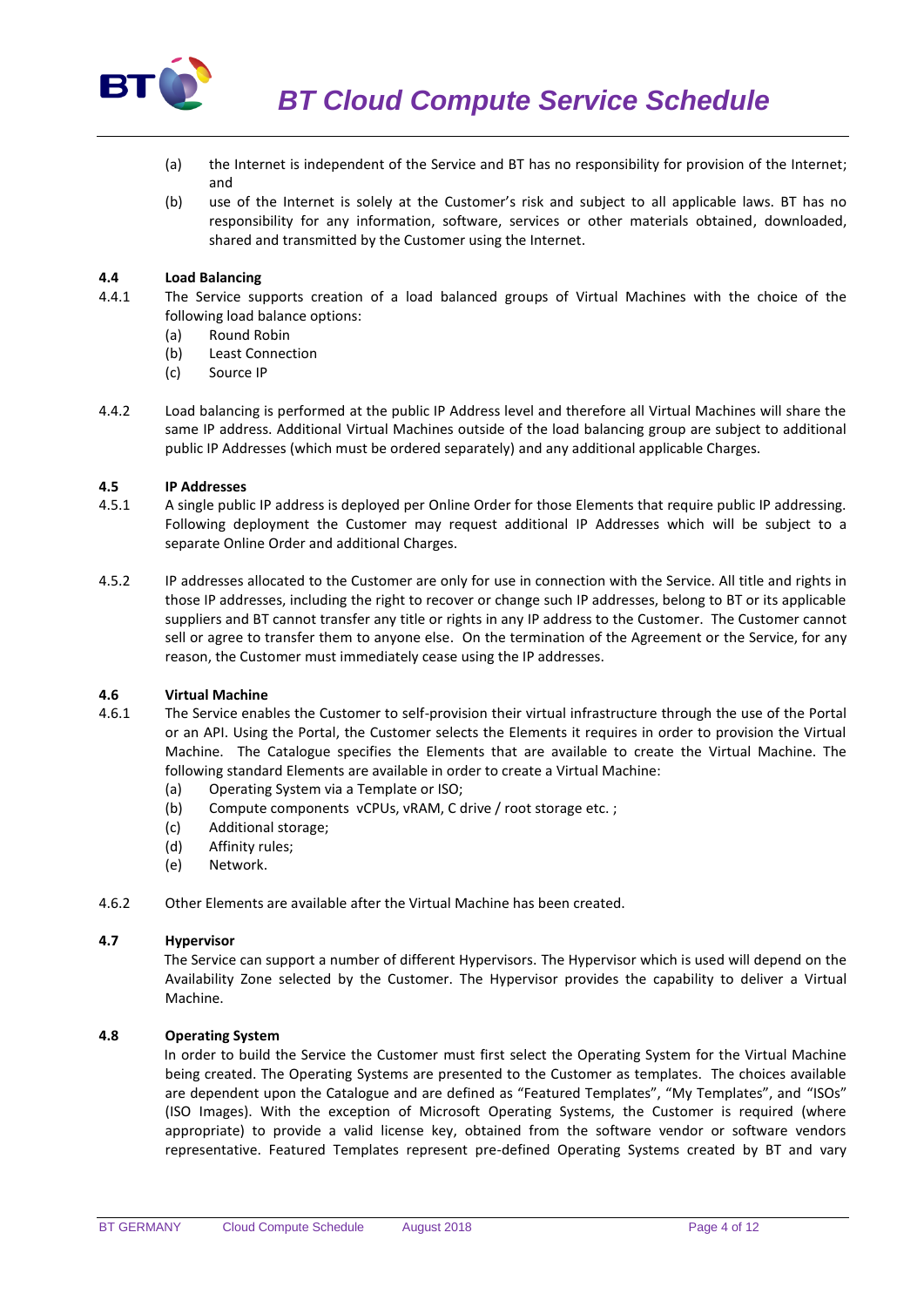

dependent upon Hypervisor compatibility. The choice of Operating Systems will be displayed for the Customer to select.

### **4.9 My Templates**

"My Templates" are templates that have previously been created or uploaded by the Customer and saved. They may have been originally created as "Feature Templates" and then saved by the Customer or previously created by the Customer by uploading their own template or directly from an ISO image.

#### **4.10 ISO Images**

Where a particular Operating System is not shown within Featured Templates but required by the Customer, the Customer can create one from an ISO image.

### **4.11 Virtual Machine Type**

The Customer will select a Virtual Machine from the Virtual Machine attributes displayed within the Catalogue. A build consists of a number of processors, amount of RAM, C: drive / root storage. To increase or decrease the size of the Virtual Machine (in terms of CPU and RAM), the Customer must either build a new Virtual Machine or modify the current Virtual Machine via a separate Online Order. This process is simplified as the existing server can be copied and either saved as a Template or reinstalled on to a larger (or smaller) Virtual Machine as required.

### **4.12 Storage (C: / root)**

- 4.12.1 The Virtual Machine will include storage allocation, a C:/ root drive where the Operating System will reside.
- 4.12.2 Additional Storage may be added in the form of additional drives. A number of different size drives are made available with an option for a Customer defined disk. Additional disks can be added and are subject to a separate Online Order and additional Charges

#### **4.13 Common Services**

If required, BT can supply Domain Name Server (DNS) for DNS lookup only and Network Time Protocol (NTP). These items are included in the Charges for the Service.

#### **4.14 Snap Shot (Backup)**

- 4.14.1 Snap Shots provide back up for the Service. The Customer may take a point in time "copy" of the VM disk volumes.
- 4.14.2 Snap Shots are defined per Virtual Machine disk volume and can be manually initiated or scheduled as required by the Customer. The Customer may define how often and when a Snap Shot is taken or instantly take a Snap Shot when required.
- 4.14.3 Each Snap Shot is a copy of the disk volume stored within the same data centre environment as the original Customer Data.
- 4.14.4 Snap Shots will be listed within the same area as the requests and can be restored by selecting the desired snap and selecting restore.
- 4.14.5 The number of Snap Shots held within the system is set based on the schedule chosen for those Snap Shots. When the maximum number is reached as defined by the schedule then the Snap Shots are deleted based on a first in first out basis. If a manual Snap Shot is taken not using the schedule then this Snap Shot will be held until the Customer deletes it or the Service is terminated.

### **4.15 VM Snap Shot**

4.15.1 A VM Snap Shot will record the state and data of a VM at a particular point in time, so the same state can be returned to repeatedly if required. The VM Snap Shot is not a copy of the VM's disk volume but a change log file from the moment in time when the VM Snap Shot was taken.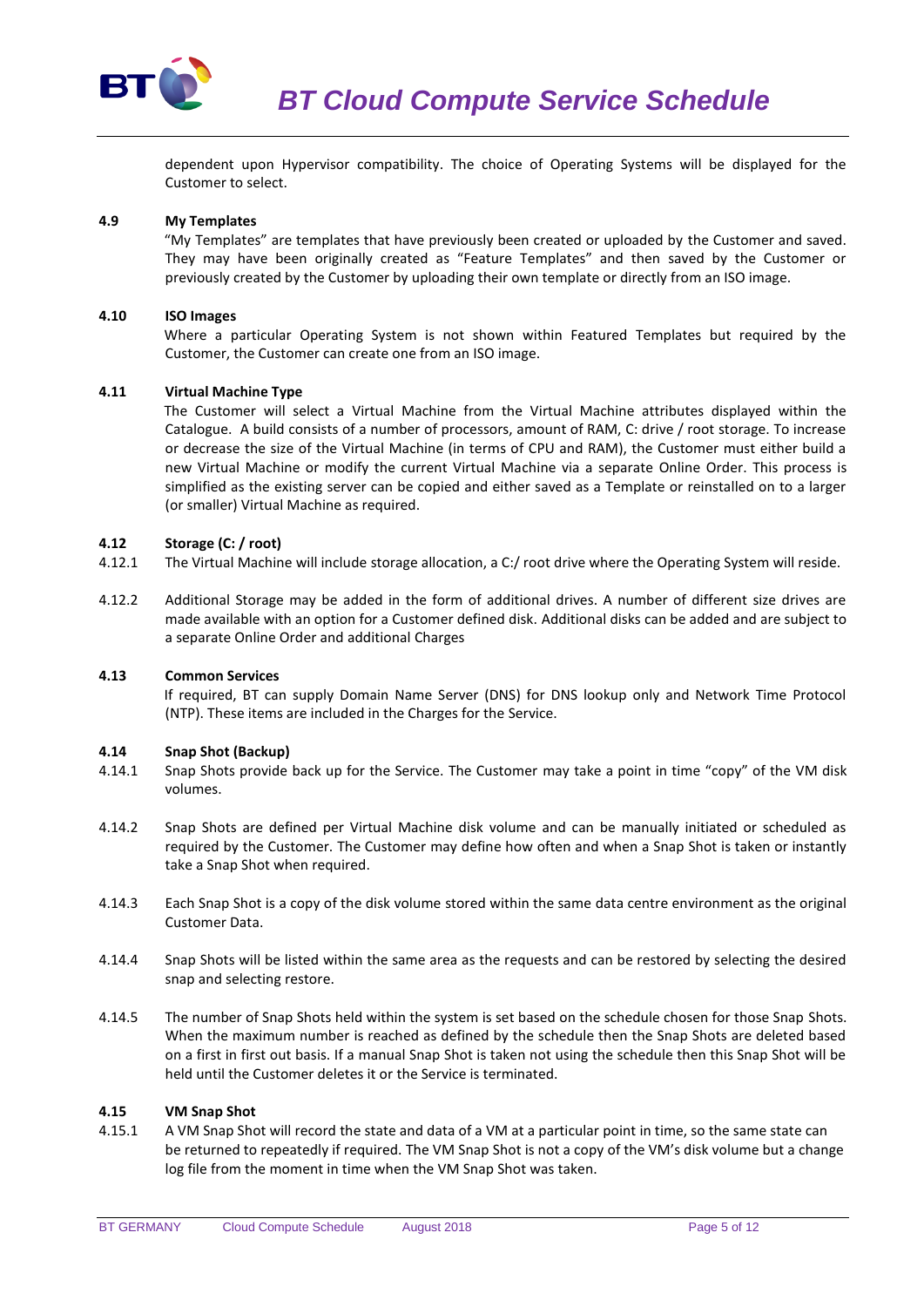

# 4.15.2 The Customer

- (a) may take a Snap Shot of a VM at any time and revert to that Snap Shot at any time.
- (b) may take a maximum of three (3) VM Snap Shots per VM;
- (c) will delete a VM Snap Shot before a new one may be taken, once the maximum number is reached;
- (d) will not use a VM Snap Shot as a backup service; and
- (e) will remove a VM Snap Shot when it is no longer required in order to minimise its effect on the performance of the VM.

#### **4.16 Compute Protect**

As protection for individual VMs against Internet security threats the Customer may order Compute Protect as optional Service. Compute Protect is subject to separate terms to be accepted on the Portal when ordering this Service.

#### **5 Back End Connection**

- 5.1 A Back End Connection is the connection of a WAN service to the Service. The WAN connection can be a physical network connection provided by BT (or another licensed operator) or a connection from another BT platform delivered within the same data centre. The connectivity between the Back End Connection and this Service is achieved through Cloud Connect or Cloud On-Net. Cloud Connect provides the ability to connect the Service to external IP services through the provision of an external connection / port. Cloud OnNet represents a shared Global MPLS service delivered by BT directly to the Service for which different bandwidth options are made available through the Portal for the Customer to purchase.
- 5.2 A Back End Connection and the connectivity to the external IP service via Cloud Connect or Cloud On-Net is not part of the Service and must be ordered separately by the Customer and is subject to separate conditions and Charges.

### **6 Commencement and Term**

- 6.1 An Online Order is effective once the Customer submits an Online Order on the Portal.
- 6.2 Commencement starts with the Operational Service Date (OSD) of the ordered Service.

#### **7 Technical Requirements**

The Customer is required to have Internet access, all computer hardware, software and telecommunications equipment and services necessary to access and use the Service.

#### **8 BT Service Management Boundary (SMB)**

BT's responsibility for the Service is for the management of the Elements in the combination ordered by the Customer but the Operating System is outside the SMB unless specifically described within the Catalogue. BT will have no responsibility for the Service (including any responsibility to meet any Service Levels) outside the Service Management Boundary.

### **9 Ordering Process**

- 9.1 The Customer is responsible for opening an account with BT to gain access to the Portal to enable online ordering.
- 9.2 On receipt of an Online Order BT will configure the Service as defined by the Customer. Once the Online Order is configured the Operational Service Date (OSD) occurs and the Customer can start using the Service.

#### **10 In Life Management**

The Portal operates a Dashboard that allows the Customer to see how many Virtual Machines are running, and Storage and networks provisioned.

#### **11 Virtual Server Management**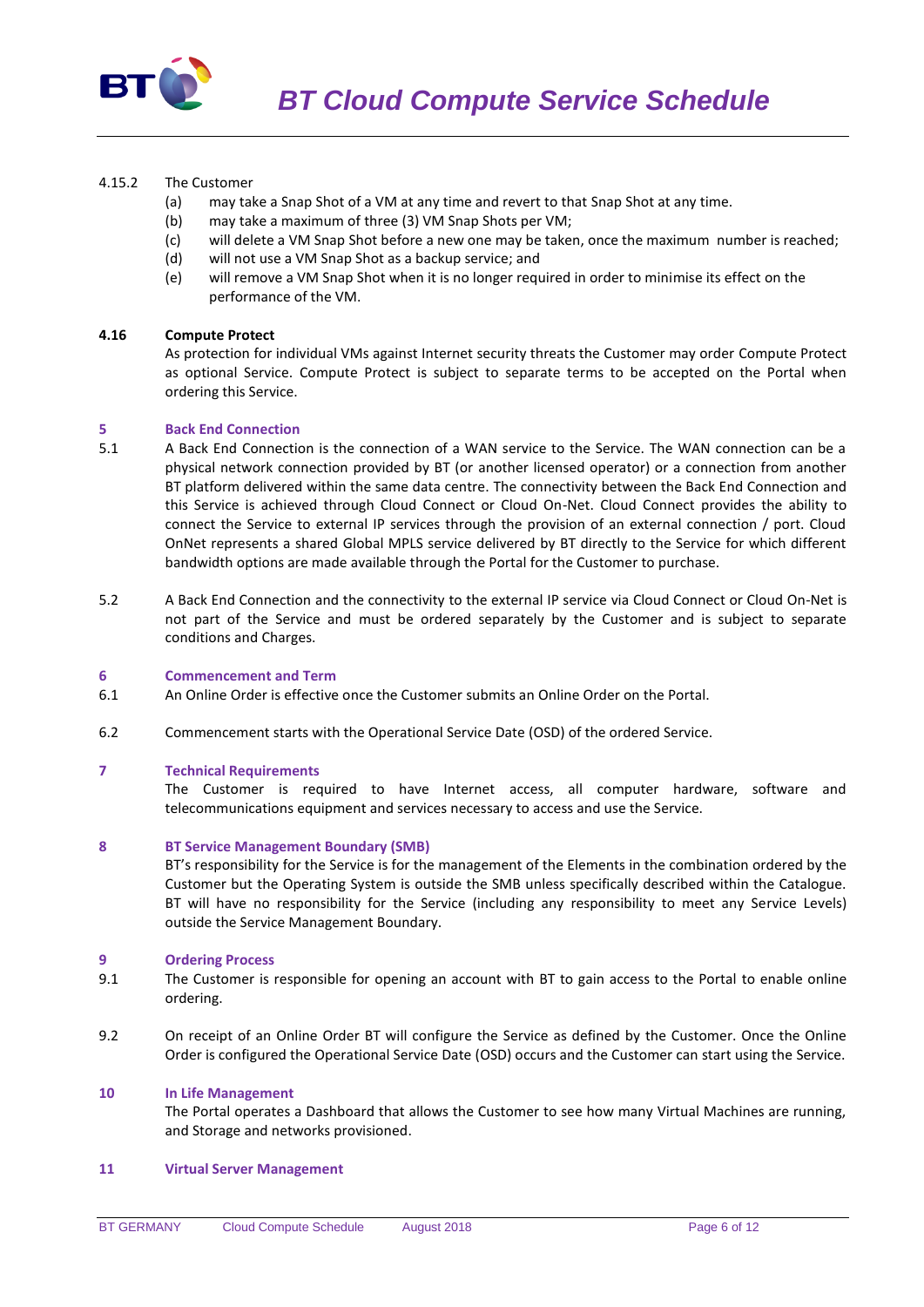

*BT Cloud Compute Service Schedule*

The Customer may select an individual Virtual Machine and stop, start or restart the Virtual Machine using the Dashboard. The status of the Virtual Machines will be shown on the Dashboard as "running" and "stopped" Virtual Machines. In addition the Customer can gain Console access to each of the individual Virtual Machines and/or create a remote management connection to the Virtual Machine in order to carry out administration functions.

#### **12 Firewall Management**

In order for the Virtual Machines to be accessible by the Customer over the Internet, the Customer is responsible for ensuring they set up Firewall access list and port forwarding rules.

### **13 Reporting**

Virtual Machine utilisation reports are provided within the Portal showing the CPU and RAM utilisation of each Virtual Machine.

### **14 Service Management**

### **14.1 Service Desk Support**

14.1.1 BT will provide a Service Desk operating 24 hours per day, seven days per week, including national, public or bank holidays, which will receive and record Service incident reports from the Customer.

### **14.2 Incident Repair Service**

- 14.2.1 If BT detects, or if the Customer reports an Incident to the Service Desk, BT will respond to the Incident without undue delay. BT will perform tests to determine the cause of the Incident, and will notify the System Administrator by telephone or e-mail.
- 14.2.2 The Service Desk will keep the Customer updated at regular intervals until the Incident is resolved.
- 14.2.3 BT will raise additional Charges for work performed and money spent to address incidents resulting from Service failures caused by the Customer on a time and material basis at the prevailing Charges.
- 14.2.4 If the Customer asks BT to perform any additional work this will be subject to prior written agreement between the Parties and additional Charges will apply.

#### **15 Planned Maintenance**

The Customer acknowledges and accepts that occasionally BT may have to carry out routine or emergency maintenance, updates and other procedures for reasons of health, safety, security or otherwise to protect the Service, and which may cause a disruption to the Service, ("Planned Maintenance"). BT will provide the Customer with as much prior notice as practicable with respect to Planned Maintenance.

#### **16 Service Updates**

BT may make updates to the Service from time to time provided that such updates do not materially decrease or impair performance of the Service.

#### **17 Security**

- 17.1 The Customer is responsible for the security and proper use of all User IDs, Checkwords and passwords. BT reserves the right to suspend access to the Service at any time if BT has reason to believe that there is, or is likely to be, a breach of security or misuse of the Service. BT will notify the Customer as soon as possible after it has done so.
- 17.2 The Customer informs BT without undue delay if there is any reason to believe that a User ID, password, or Checkword allocated by BT has, or is likely to, become known to someone not authorised to use it or is being, or is likely to be, used in an unauthorised way.
- 17.3 BT reserves the right to require the Customer to change any or all of the Checkwords or passwords associated with the Service and used by the Customer in connection with the Service.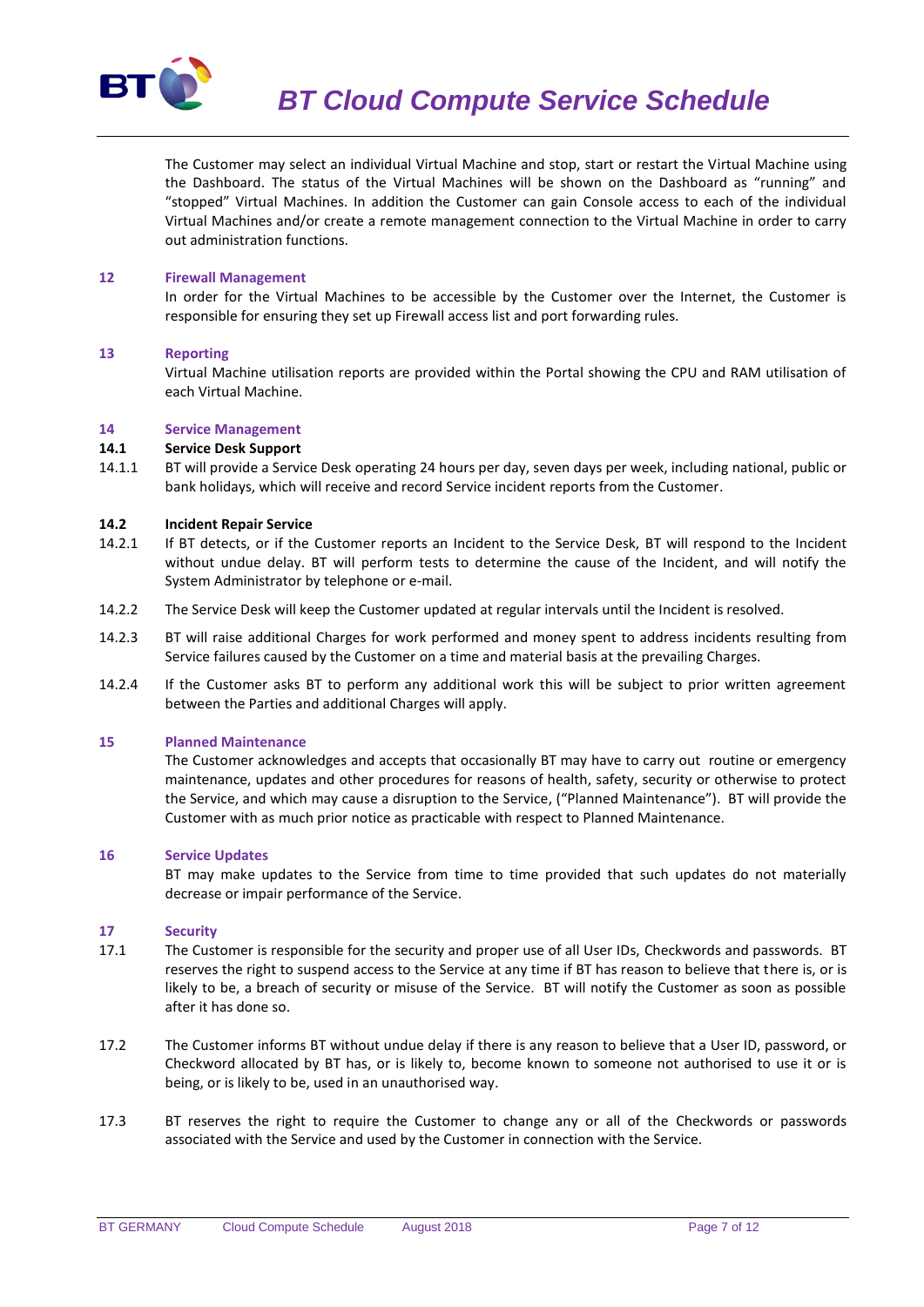

*BT Cloud Compute Service Schedule*

17.4 The Service is delivered within a secure BT data centre with a security policy for the protection of Site, infrastructure and network. Although BT will use reasonable care and skill in carrying out its obligations under this Agreement in accordance with BT's security policy, it is not possible to guarantee that all instances of fraud, misuse, unwanted or unauthorised activity or access to the Customer's Information will be prevented or detected. Whenever BT becomes aware that security has been compromised, BT will take actions in order to limit any further occurrences of fraud, misuse, unwanted or unauthorised activity or access to the Customer's Information. The Customer shall therefore take responsibility for the security of the Customer Information, Content and application of security policies designed to prevent unwanted or unauthorised activity or access to the Customer's Information.

## **18 Processing of Personal Data**

- 18.1 BT or its sub-processor will Process the Customer Personal Data for the BT Cloud Compute Service as set out in this Schedule for as long as BT provides the BT Cloud Compute Service and for as long as BT may be required to Process the Customer Personal Data in accordance with applicable law. Any personal Data that may be collected and processed by BT (including payment data) is subject to the data protection provisions as set in the General Terms and Conditions.
- 18.2 The nature and purpose of the Processing of Customer Personal Data by BT includes for:
	- billing and invoicing; and
	- incident response and escalation.
- 18.3 The types of Customer Personal Data Processed by BT or its sub-processors or the Customer may be:
	- website or IP address;
	- name;
	- address;
	- telephone number;
	- email address;
	- job title; and
	- contact records.

This list is not exhaustive as the Customer will specify what Customer Personal Data is Processed.

- 18.4 The Customer Personal Data may concern the following categories of Data Subjects:
	- Customer employees;
	- Customer's customers or third parties; and
	- any Data Subject (as controlled by the Customer).

This list is not exhaustive as the Customer will specify what Customer Personal Data is Processed.

- 18.5 BT may also send the Customer additional information concerning the Service, or related services. This information will typically be sent to the Customer Contact, involved in the procurement or management of the Service.
- 18.6 BT will have no access to the Customer Information stored by the Customer.
- 18.7 The location and access points of the Customer Information are defined by the Customer and as such the Customer needs to ensure compliance with relevant laws and regulations.
- 18.8 BT will not change the country where the Customer Information resides without providing notice to the Customer, unless required to do so in order to comply with applicable laws and regulations.

#### **19 The Customer's Responsibilities**

19.1 The Service does not provide the Customer with any backup software other than that which is provided within the Operating System. If the Customer has ordered the BT Snap Shot Backup Element from the Catalogue BT will provide this Service Element to allow the Customer to backup data. However, the data backed up using this Service Element is entirely the Customer's responsibility and BT does not assume responsibility and/or liability for the quality of such data.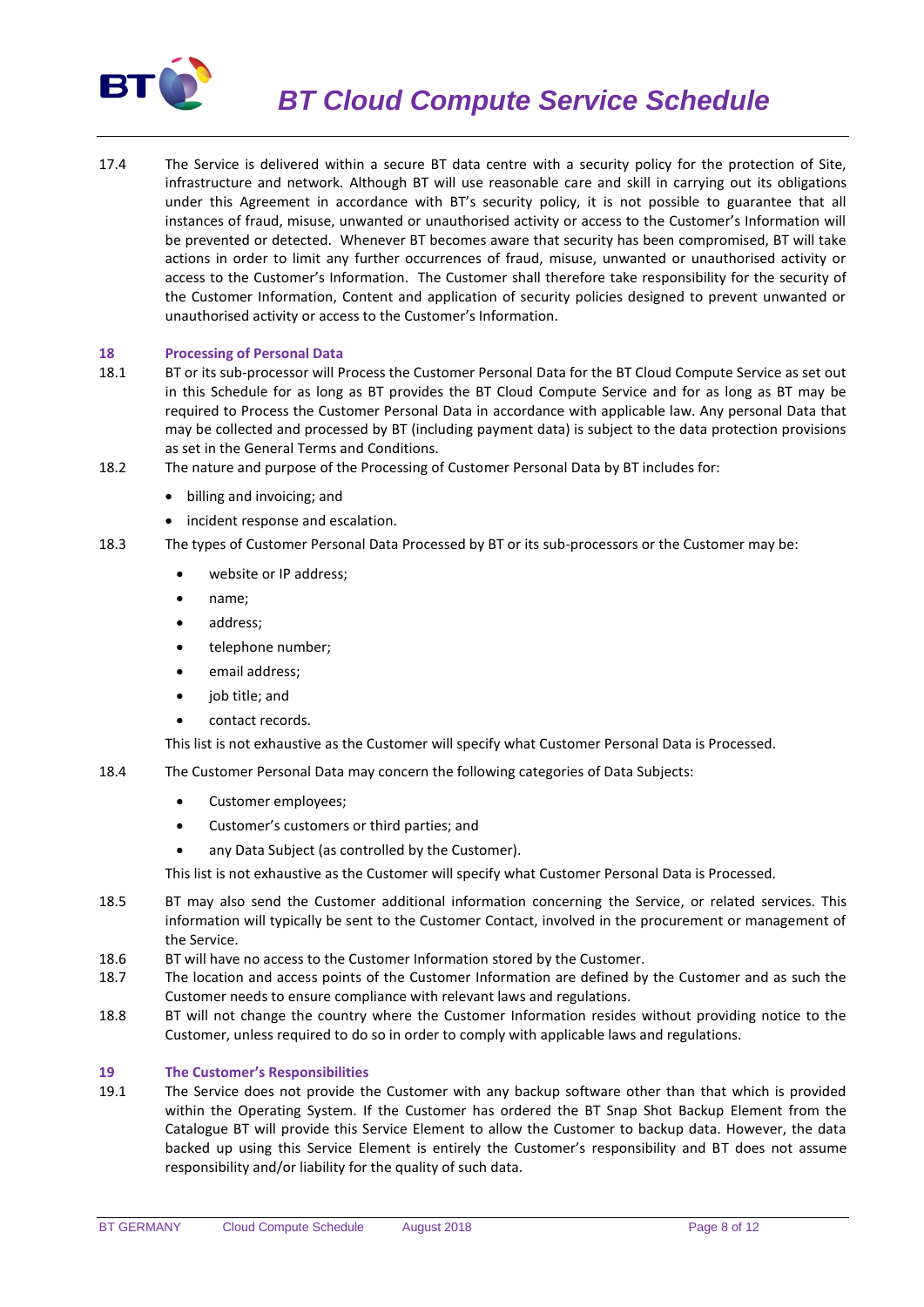

- 19.2 The Customer acknowledges and agrees that use of Snap Shots does not provide complete data protection. If complete data protection is required, the Customer acknowledges and agrees that it is the Customer's responsibility to ensure that it has data replicated or protected through additional means implemented by the Customer separately from the Service.
- 19.3 The Service is provided solely for the Customer's own use including use by Users and the Customer will not assign, resell, reproduce, copy, duplicate, transfer, lease, distribute, display, disclose, trade or otherwise commercially exploit the Service (or any part thereof) for any purpose, or otherwise make the Service available to any third party except Users.
- 19.4 The Customer is solely responsible for any obligation or liability arising out of transactions of any kind entered into between the Customer and any third party accessing or relying on the Service, Customer Information, or third party Information. BT will not be a party to, or in any way responsible for, any transaction between the Customer and any third party.
- 19.5 The Customer is responsible for the creation, design and maintenance of all Customer Information.
- 19.6 The Customer will ensure that the Customer Information and any third party Information does not include any information or material, which could be illegal.
- 19.7 The Customer irrevocably and unconditionally agrees to indemnify and keep indemnified and to hold BT, BT Group Companies and their officers, directors and employees harmless against claims, losses, damages, costs, expenses and liability arising from or in connection with:
	- (a) any Customer Information, third party Information or other content or communication sent, provided or stored in connection with the Service;
	- (b) the installation, maintenance or use of any software or other material installed by or on behalf of the Customer;
	- (c) any injury to persons, or damage to the Site or the BT Equipment used for the provision of this Service or other equipment belonging to BT or a third party which is located on the Site, as a result of action taken by or on behalf of the Customer;
	- (d) any actions taken by or on behalf of the Customer with respect to the Firewall; or
	- (e) any breach of confidence or infringement of intellectual property rights.
- 19.8 The Customer is solely responsible for all aspects of Customer Information which are not specifically set out in this Service Schedule as being BT's responsibility.
- 19.9 The Customer is responsible for providing all computer hardware, software and telecommunications equipment and services necessary to access and use the Service, other than as specified as a BT responsibility in this Service Schedule.
- 19.10 The Customer warrants that it is the owner of any domain name they use within the Service, or that it is duly authorised by the owner of, any trade mark or name that it wishes to use as its Domain Name and use as part of its URL.
- 19.11 The Customer must not use a Domain Name or URL that infringes the rights of any person in a corresponding trade mark or trade name or otherwise.
- 19.12 BT reserves the right to require the Customer to select a replacement Domain Name or URL and may either refuse to provide or may suspend the Service if, in BT's opinion the Domain Name or URL is, or is likely to be, offensive, abusive, defamatory, obscene, illegal or otherwise actionable at law.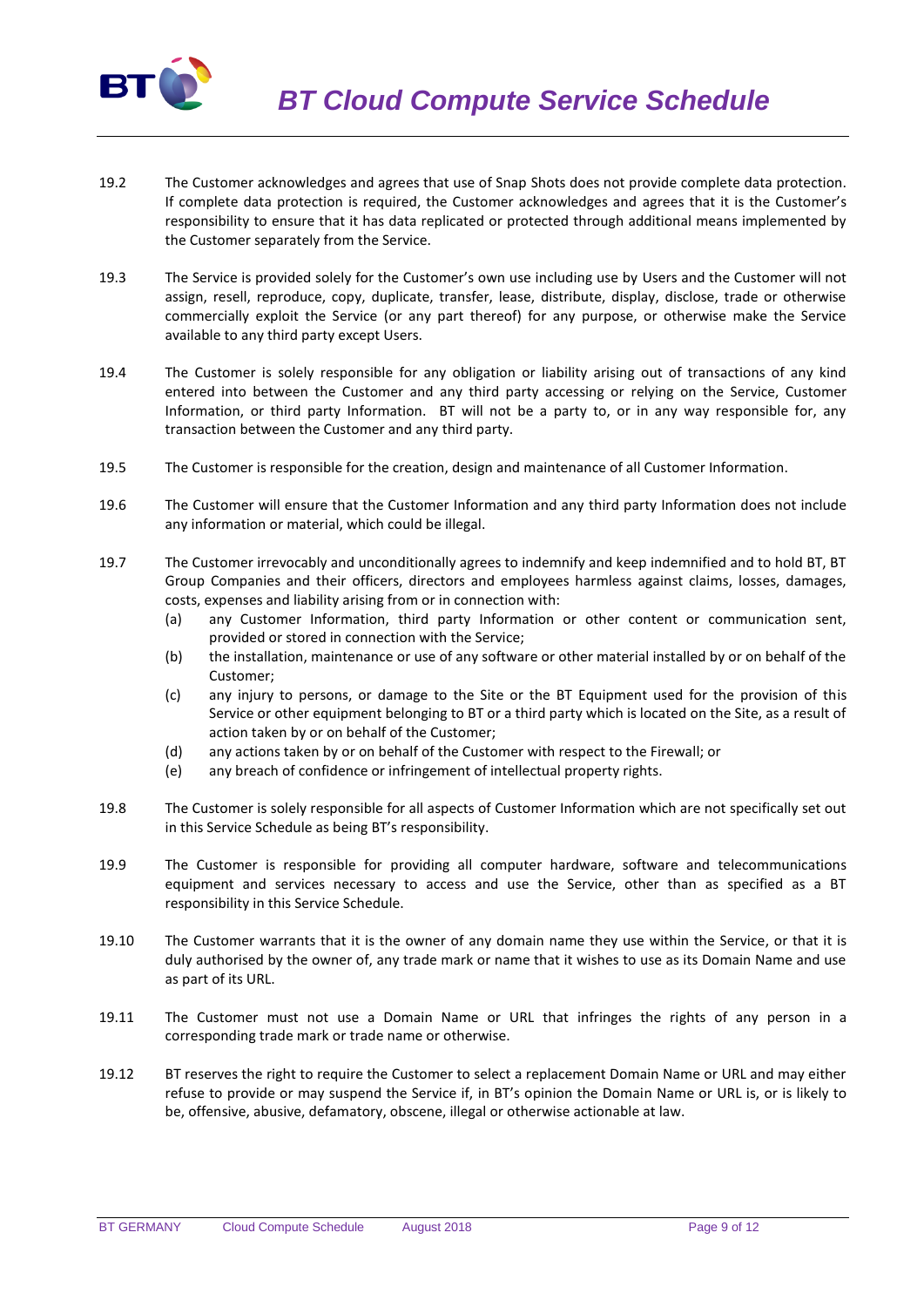

- 19.13 The Customer is responsible for ensuring that the System Administrator will report all service repair incidents using the reporting procedures notified to the Customer by BT, and will be available for all subsequent Incident management communications.
- 19.14 The Customer will comply with the provisions of any Software licences provided with or as part of the Service administer.
- 19.15 The Customer is responsible for ensuring that the System Administrator will report all service repair incidents using the reporting procedures notified to the Customer by BT, and will be available for all subsequent Incident management communications.

### **20 BT's Acceptable Use Policy**

- 20.1 The Customer is solely responsible for all aspects of Customer Information which are not specifically set out in this Service Schedule as being BT's responsibility. The Customer acknowledges that it has read and agrees to be bound by and to ensure that any Users will comply with this BT Acceptable Use Policy ("AUP") and generally accepted Internet standards.
- 20.2 The Service must not be used:
	- (a) fraudulently or in connection with a criminal offence under the laws of any country where the Service is provided;
	- (b) to send, receive, upload, download, use or re-use any information or material which is offensive, abusive, indecent, defamatory, obscene or menacing, or in breach of confidence, copyright, privacy or any other rights;
	- (c) in contravention of any instructions that BT has given under the Agreement;
	- (d) to cause annoyance, inconvenience or needless anxiety;
	- (e) to send or provide or receive unsolicited advertising or promotional material;
- 20.3 The Customer must not use a Domain Name which infringes the rights of any person in a corresponding trade mark or name.
- 20.4 If the Customer or anyone else, (with or without the Customer's knowledge or approval) uses the Service in contravention of the AUP; or uses the Service in any way which, is, or is likely to be, detrimental to the provision of the Service to the Customer or any other customer and fails to take corrective action within a reasonable period of receiving notice from BT, then BT can treat the contravention as a material breach and as such BT may either suspend the Service or terminate the Service pursuant to the General Terms and Conditions. If Service is suspended it will not be restored until the Customer provides an acceptable assurance that there will be no further contravention.

#### **21 Charges**

- 21.1 Charges for the Service are set out in the Portal.
- 21.2 BT will invoice Charges on or after the dates set out below:
	- (a) One-off Charges on the OSD of the relevant Online Order;
	- (b) Usage or other recurring Charges on the OSD and thereafter monthly in arrears.
- 21.3 Charges for some of the Service are calculated on an hourly basis against the prevailing Utility Rate Card on the Portal. Usage Charges will apply as shown on the Utility Rate Card on the Portal.
- 21.4 The Customer may also purchase monthly allowances for example, CPU hours and /or RAM hours, paid for in advance, which are subtracted from the utility Charges. Any unused allowances will be carried forward to the next invoice. Terminating the monthly allowance will result in the loss of any accrued / residual allowances.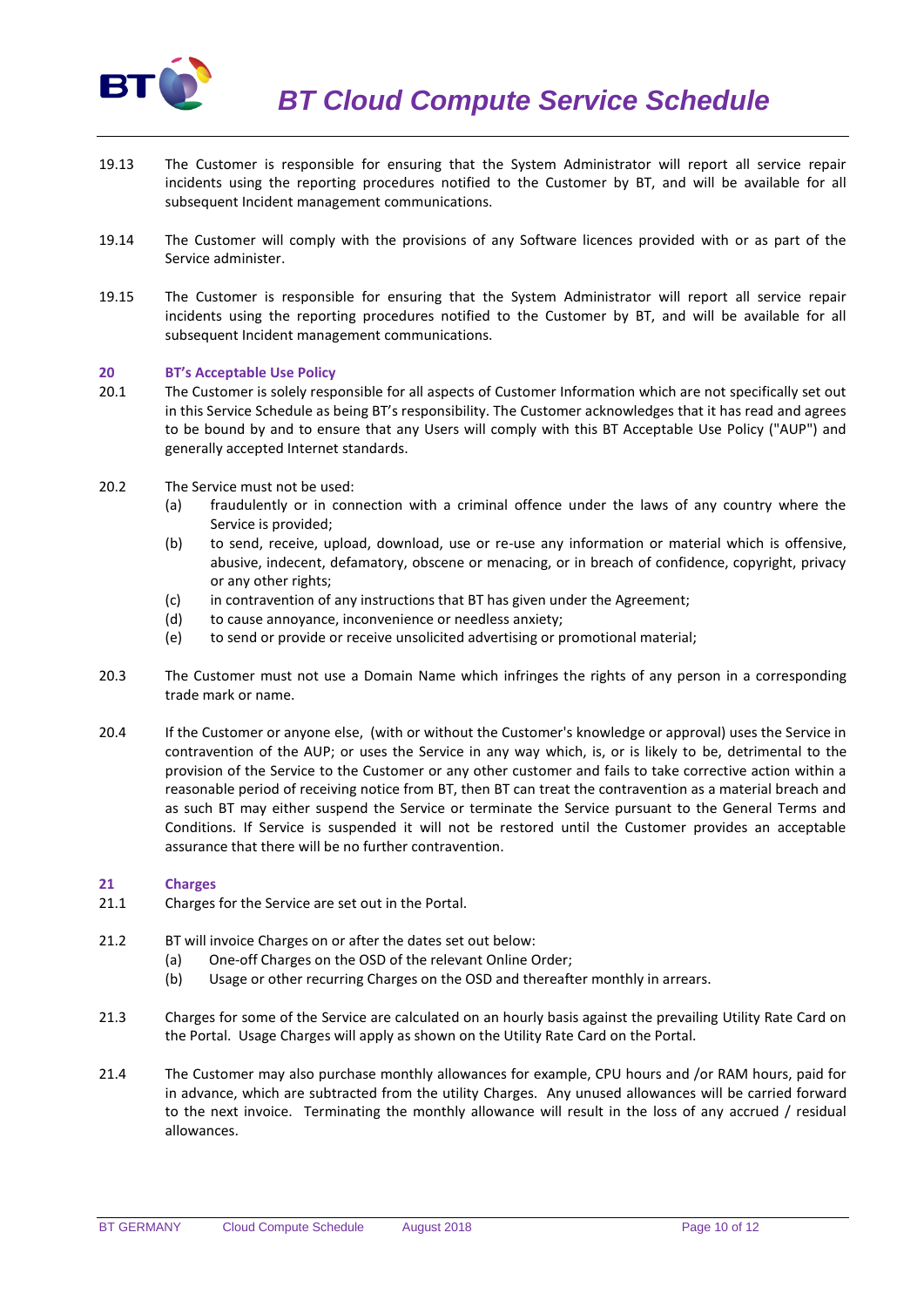

*BT Cloud Compute Service Schedule*

- 21.5 BT may invoice the Customer for Charges for investigating Customer reported Incidents where BT finds no Incident or that the Incident is outside the Service Management Boundary.
- 21.6 BT may at any time review the Charges for the Service and will provide the Customer with 30 days' prior written notice of any such change in Charges. If the Customer objects to the change in Charges it may exercise its termination rights under this Service Schedule.
- 21.7 Notwithstanding any other provision in the Agreement, BT may delay or bring forward the sending of invoices to coincide with billing cycles from time to time. The Customer acknowledges that the first and last invoice in relation to a particular Service may include Charges due for more or less than one complete billing cycle according to when such Service is connected and/or terminated.

### **22 Termination of Service**

- 22.1 The Customer may terminate Elements from the Service or the entire Service via the Portal at any time and without prior notice, provided that the Customer agrees:
	- (a) to pay any outstanding Charges or interest properly due and payable for each Element up to the date of termination; and
	- (b) that there will be no refund of Charges which have been paid in advance.
- 22.2 BT may terminate this Agreement or the Service at any time by giving at least 90 days' notice to the Customer and BT shall during this termination period maintain the level and quality of Services provided by BT until the effective termination date and shall not undertake any actions limiting Customer's ability to migrate the Customer Information.
- 22.3 At the effective termination date the Customer will lose all access to the Service and any portions thereof, including, but not limited to its account on the Portal and the Customer Information stored on the Service. In addition, upon termination for any reason whatsoever, BT will have the right to delete, without notice the Customer Information on the effective termination date. Therefore the Customer hereby acknowledges and accepts to have retained copies of its Customer Information or to migrate all its Customer Information before the effective termination date. BT shall not be liable for any loss or damage which may be incurred by the Customer or any third parties as a result of such deletion from the effective termination date.

### **23 Suspension of Service**

- 23.1 BT may suspend Service(s) or terminate this Agreement immediately on notice to the Customer where the Customer is in material breach of this Agreement and if the breach is capable of remedy, fails to remedy the breach within a reasonable time of being requested by BT to do so.
- 23.2 Where a Service is suspended because the Customer is in material breach of this Agreement, the Customer must pay the Charges for that Service until this Agreement is terminated.

#### **24 Service Level**

- 24.1 BT aims to provide the Service within an availability target of 99.95%. For the avoidance of doubt the Portal is not included within this availability target.
- 24.2 If BT fails to meet the availability target of 99.95% then the Charges for the affected Service will be credited as follows:

| <b>Availability Target</b>                                   | Credit                   |
|--------------------------------------------------------------|--------------------------|
| For every reported instance Incident that BT is below target | 1 day's recurring Charge |

24.3 The credit will be applied to the monthly Charge for the Service. The credit per reported instance that BT is below target will be capped at a maximum of one Month's Charges.